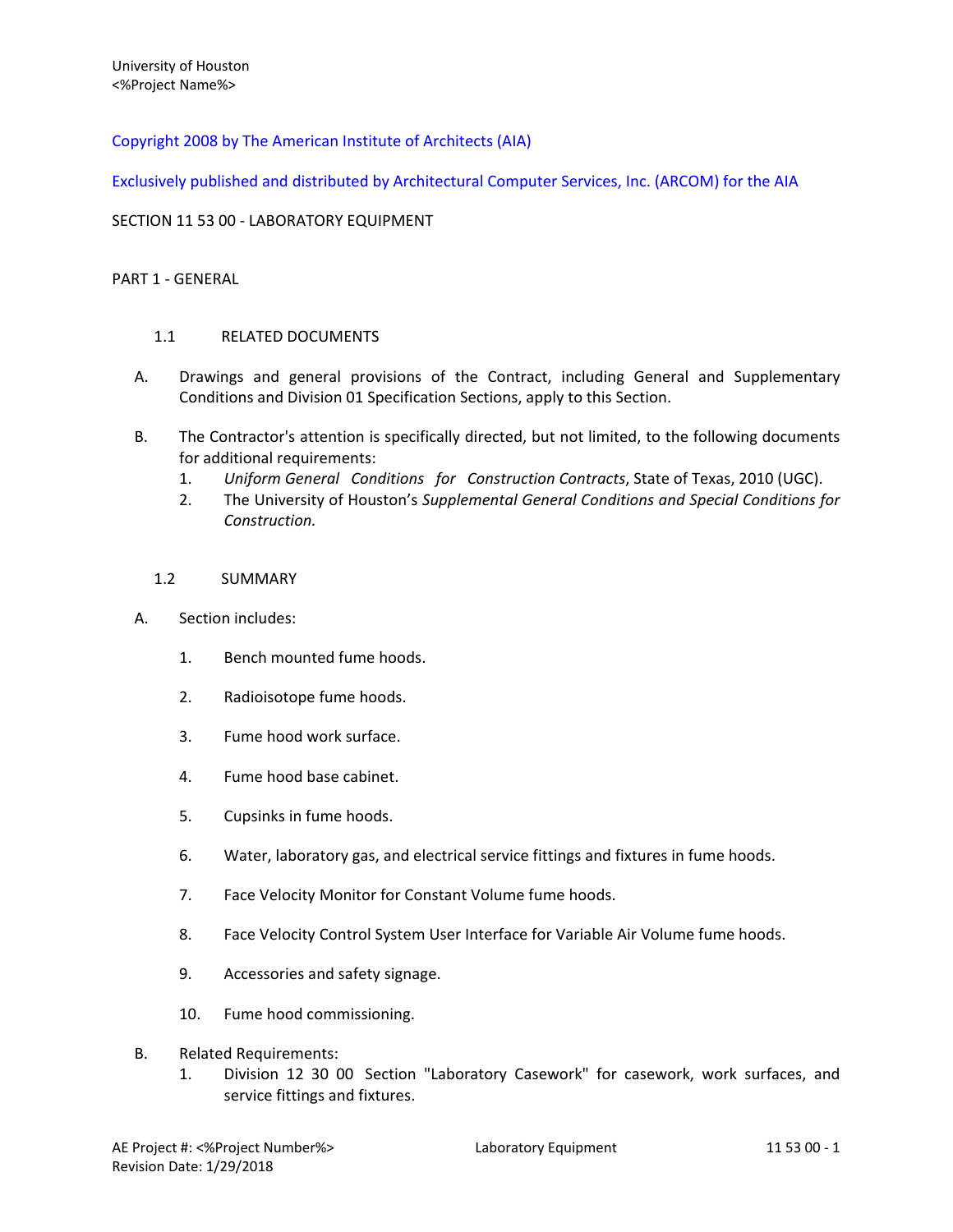- 2. Division 15 Mechanical: Plumbing Piping.
- 3. Division 15 Mechanical: Plumbing Fixtures.
- 4. Division 15 Mechanical: Exhaust Ducts; connection from fume hood duct collar to building exhaust system.
- 5. Division 15 Mechanical: Exhaust Blowers.
- 6. Division 16 Electrical: Final hook up of the fume hood to power.

### 1.3 ALLOWANCES

Include products and work included in this Section that are covered by cash or quantity allowance. Do not include amounts. Insert descriptions of items in Part 2 or 3 to provide information affecting the cost of the Work that is not included under the allowance.

## 1.4 PREINSTALLATION MEETINGS

A. Preinstallation Conference: Conduct conference at [Project site] .

### 1.5 ACTION SUBMITTALS

- A. Product Data: Manufacturer's catalog data, specification sheets, and product manuals.
- B. Shop Drawings:
	- 1. Submit shop drawings for fume hoods showing the following:
		- a. Plans, elevations, ends, cross-sections, service run spaces, location and type of service fixtures with lines thereto.
		- b. Details and location of anchorages, fittings, scribes, and filler panels to floors, walls, fume base cabinets, and base.
		- c. Layout of units with relation to surrounding walls, doors, windows, lighting and air conditioning fixtures, and building components.
		- d. Connection to hood exhaust system; location of access doors, cutoff valves, and junction boxes.
		- e. Coordinate shop drawings and other work involved.
		- f. Indicate in-wall blocking and rough-in requirements for coordination with other trades.
		- g. Face openings, air volume, and static pressure drop.
- C. Samples for Verification: Samples will be reviewed for color, texture, and pattern only.
	- 1. Hood enclosure: 6 x 6 inch, two samples of each color specified.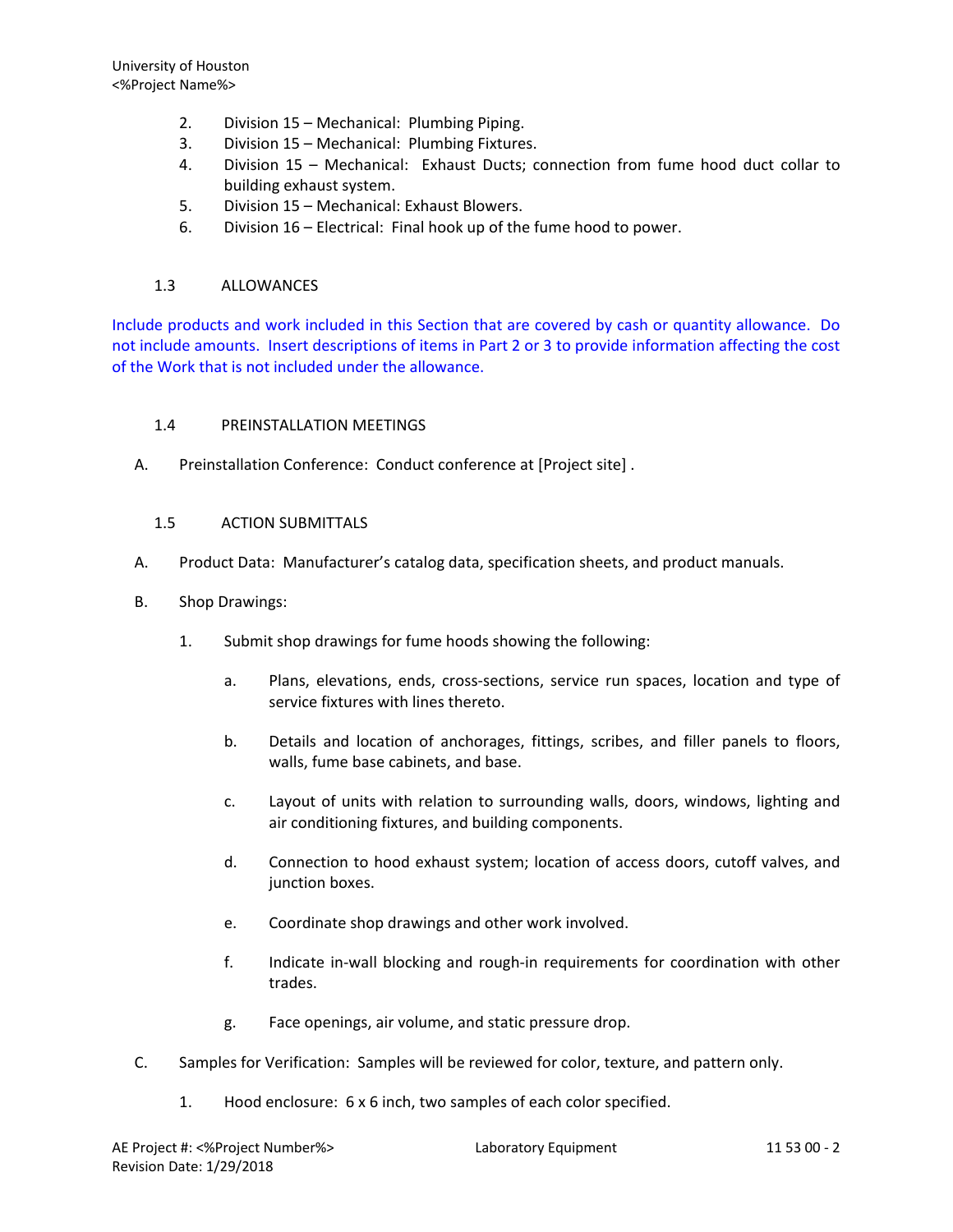- 2. Front panel: 6 x 6 inch, two samples of each color specified.
- 3. Liner: 6 x 6 inch, two samples of each material and color specified.
- 4. Operation signage: One actual size sample of each sign.
- D. Certificates : .
	- 1. Certify compliance with ASHRAE Std 110 for each model provided.
	- 2. Certify that fume hoods meet the performance requirements specified herein.
- E. Operation Data : Submit two copies of operating and maintenance instructions for each fume hood, provided in booklet form providing information on adjustment, operation, and maintenance of hoods.

# 1.6 QUALITY ASSURANCE

- A. Source Limitations: Provide all laboratory fume hoods, and accessories through one source from a single manufacturer.
- B. Fume Hood Standard: Provide fume hoods complying with the requirements of SEFA 1, "Laboratory Fume Hoods – Recommended Practices".
- C. Provide factory testing of each type of fume hood specified to demonstrate fume hood performance. Provide testing facility, instruments, equipments, and materials needed for tests.
- D. Maintain testing facility at manufacturer's place of business for testing and evaluating laboratory fume hoods under both ideal and adverse conditions, in accordance with ASHRAE Std 110.
- E. Make manufacturing facility, testing facility, and quality control procedures available for Owner inspection.
- F. Manufacturer Qualifications:
	- 1. Minimum five years of manufacturing fume hoods as a principal product.
	- 2. Ten installations of equal or larger size and requirements.
- G. Installer Qualifications:
	- 1. Factory certified by manufacturer.
	- 2. Ten installations of equal or larger size requirements.
	- 1.7 DELIVERY, STORAGE, AND HANDLING
- A. Deliver fume hoods, work surfaces, and accessories free of damage.
- B. Ship fume hoods disassembled to fit easily through corridors and doorways at the site.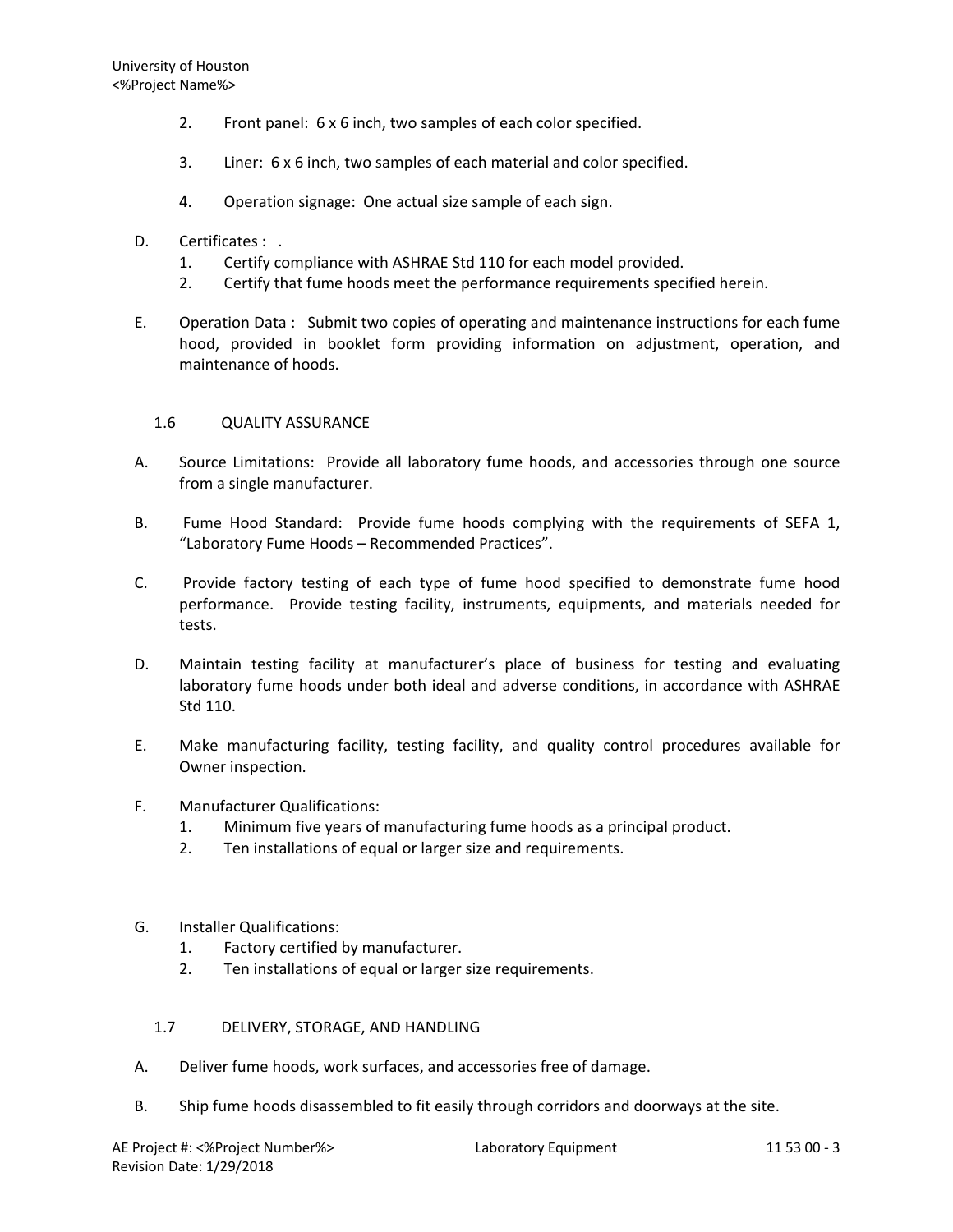C. Store and handle in a manner to prevent damage to fume hoods, work surfaces, accessories, or adjacent work.

## 1.8 PROJECT CONDITIONS

- A. Coordinate fume hood and service fitting installation with size, location and installation of service utilities.
- B. Sequence installation to ensure utility connections are achieved in an orderly and expeditious manner.
- C. Rooms in which fume hoods are to be installed shall be broom clean.

## 1.9 WARRANTY

- A. Special Project Warranty: Provide special project warranty, signed by Contractor, Installer, and Manufacturer, agreeing to replace, repair, or restore defective materials and workmanship of laboratory fume hoods during warranty period. This warranty shall be in addition to, and not a limitation of, other rights the Owner may have against the Contractor under the terms and conditions of the Contract Documents.
- B. Warrant against defects in materials and workmanship on fume hoods, work surfaces, and accessories; include labor and replacement parts (except lamps).
- C. Warranty Period: One year from date of substantial completion or two years from date of purchase, whichever is sooner.
- D. Provide a five year warranty to include coverage for delamination of laminated glass and replacement of same.

### PART 2 - PRODUCTS

# 2.1 PRODUCT OUTLINE

- A. General Purpose Fume Hood, General Purpose Fume Hood ADA Compliant, Radioisotope Fume Hood.
	- 1. Physical Type: Reference Fume Hood Schedule.
	- 2. Operational Features:
		- a. Operational Type: Reference Fume Hood Schedule.
		- b. Face Velocity: 100 ft per minute.
	- 3. Sash:
		- a. Sash Type: Reference Fume Hood Schedule.
		- b. Sash Stop:
			- 1) Manual Type.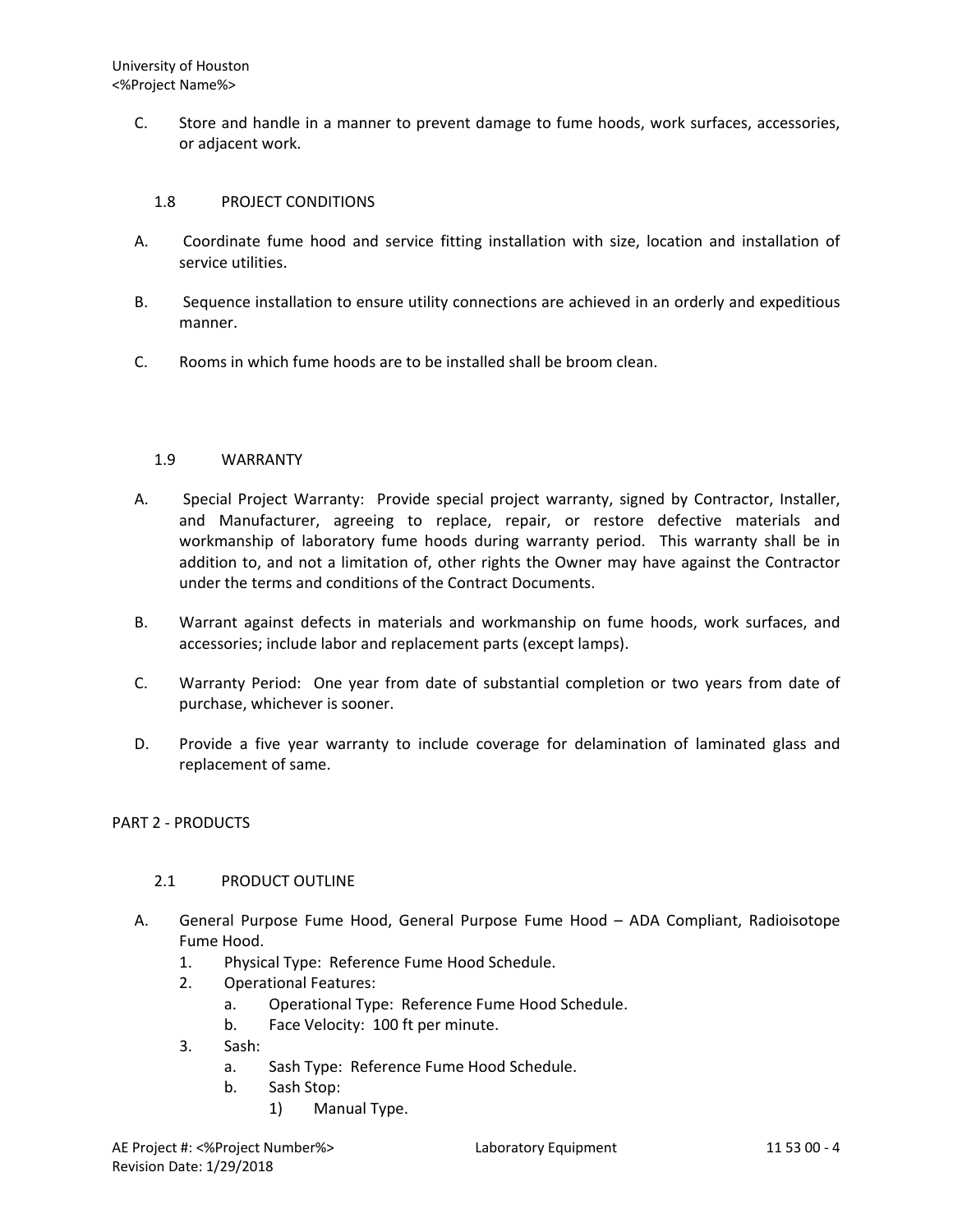- 2) Location: 18 inches
- 4. Size:
	- a. Depth: 31-3/4 inch
	- b. Width: Reference Fume Hood Schedule
- 5. Exterior Material: Painted, 18 gauge cold rolled steel.
- 6. Exterior Color: As selected by Architect from manufacturer standard.
- 7. Interior Liner: for General Purpose Fume Hood, Polyresin. For Radioisotope Fume Hood, stainless steel.
- 8. Work Surface: for General Purpose Fume Hood: Cast Epoxy Resin; for Radioisotope Fume Hood, stainless steel.
- 9. Service Fixtures:
	- a. Reference Fume Hood Schedule.
- 10. Face Velocity Monitor for Constant Volume Fume Hoods; Face Velocity Control System User Interface for Variable Air Volume Fume Hoods:
	- a. Reference Division 15. Coordinate cutout in fume hood fascia panel with Monitor/Alarm System manufacturer.
- B. Provide factory installed pipes and wires for plumbing and electrical services as indicated on Fume Hood Schedule.
	- 1. Pre-piped Configuration: Piped to 6 inches above top of hood.
	- 2. Pre-piped Material:
		- a. Water: Copper
		- b. Compressed Air: Copper
		- c. Natural Gas: Black Iron
		- d. Nitrogen: Copper
		- e. Specialty Gas: Stainless steel

# 2.2 MANUFACTURERS

List manufacturers' names in alphabetical order.

- A. Manufacturers: Subject to compliance with requirements, available manufacturers offering products that may be incorporated into the Work include, but are not limited to, the following:
	- 1. Hotpack.
	- 2. Kewaunee Scientific Corp.
	- 3. Labconco Corporation.
	- 4. ThermoFisher Scientific.
	- 5. Substitutions: see section 01 25 00 Substitution Procedures.

# 2.3 OPERATIONAL FEATURES

1. Open Bypass Fume Hood for Use with Constant Volume (CV) Exhaust System (Reference Fume Hood Schedule): Open Bypass Fume Hood shall incorporate an automatic air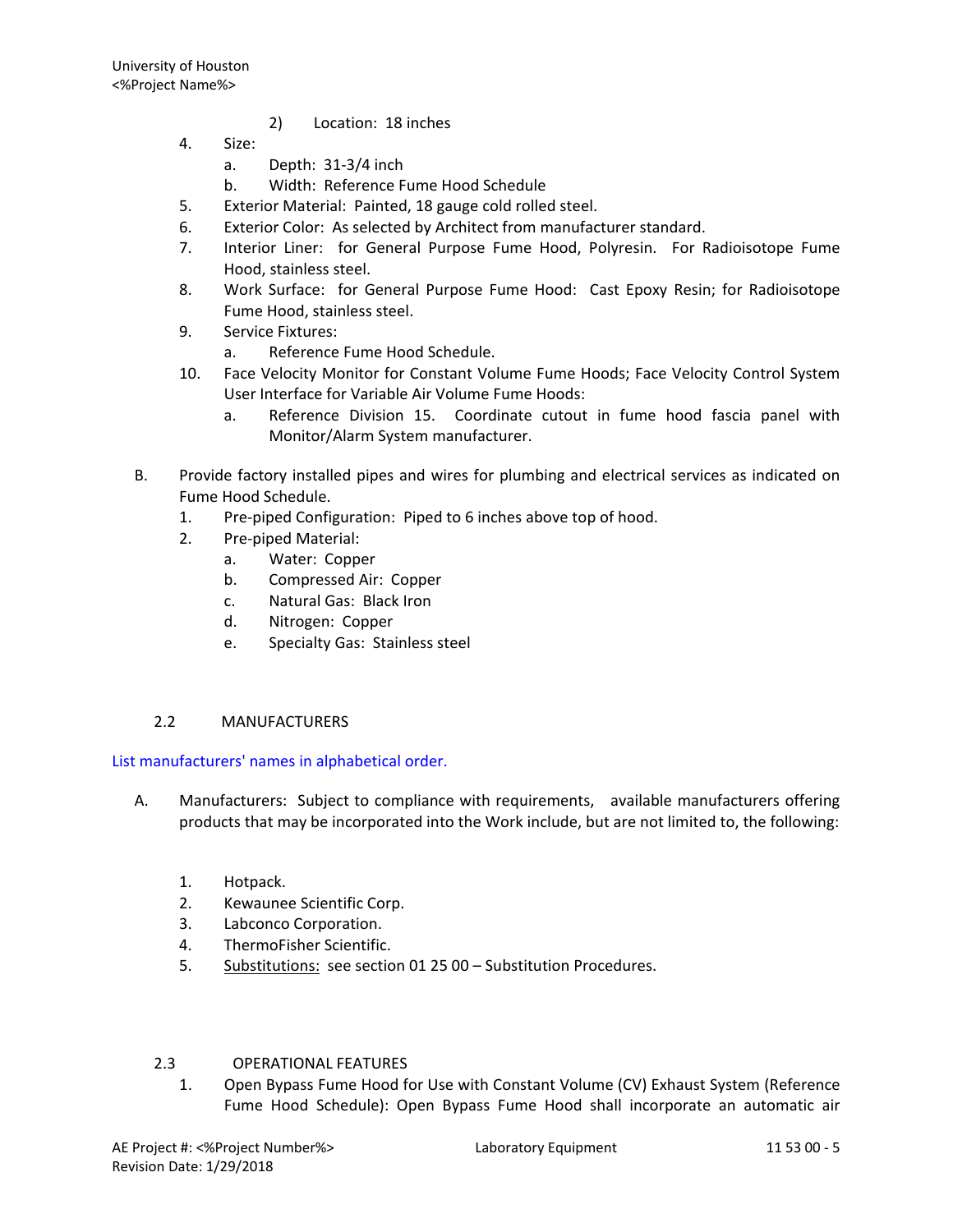bypass feature above sash opening, which open as sash is closed, to limit the increase in face velocity.

- 2. Face velocity at the sash shall not exceed 120 cfm.
- B. Restricted Bypass Fume Hood for Use with Variable Air Volume (VAV) Exhaust System (Reference Fume Hood Schedule):
	- 1. Exhaust air volume varies proportionally to the hood opening to maintain a constant average face velocity when used with a hood face velocity control system.
	- 2. Face velocity control system furnished and installed in accordance with the requirements of Division 15.

# 2.4 FABRICATION / MATERIAL-BENCH MOUNTED HOODS

- A. Enclosure Construction:
	- 1. Exterior Shell Material: Cold-rolled sheet steel; ASTM A 1008, Designation CS; minimum 18 gauge.
	- 2. Fabricate fume hoods in double wall construction, prefinished, cold-rolled steel exterior shell, with an interior liner and baffle of chemical resistant material as noted.
	- 3. Framework: Frame shall be heavy gauge, welded steel members, reinforced, braced and assembled with exterior shell and interior liner to form a rigid, self-supporting enclosure unit.
	- 4. Screw together component parts to allow removal of interior liner, end panels, front end fascia pieces, top fascia and air foil strips, and to allow access to plumbing lines and service fixtures.
	- 5. End Panels:
		- a. Double wall construction; not more than 5 inches wide; without projecting corner posts or obstructions to interfere with smooth, even flow of air.
		- b. The area between double walls shall house and conceal framing, attaching brackets, remote operating service fixture mechanisms, sash counterbalances and vent pipes, if necessary, from base cabinets.
		- c. Access panel to service fixture mechanisms concealed between walls shall be provided by full overlap design, removeable gasketed (70 durometer polyvinylchloride or equivalent) access panels on the inside liner walls, or through front corner covers.
		- d. Terminate end panels flush with interior lining.
	- 6. Corner Covers:
		- a. Prepunched and plugged to accommodate up to four service fixtures and two electrical boxes on each side.
		- b. For Radioisotope fume hoods, 20 gauge stainless steel, prepunched and plugged to accommodate up to four service fixtures and two electrical boxes on each side.
		- c. Mount corner covers vertically on each side of hood sash openings to access plumbing lines and valve connections from front of hoods.
	- 7. Face Opening: Splay or radius top and of face opening to provide an aerodynamic airfoil section to ensure smooth, even flow into the hood.
- B. Airfoil Vane:
	- 1. Low profile, ergonomically designed to provide obstruction-free access to hood interior.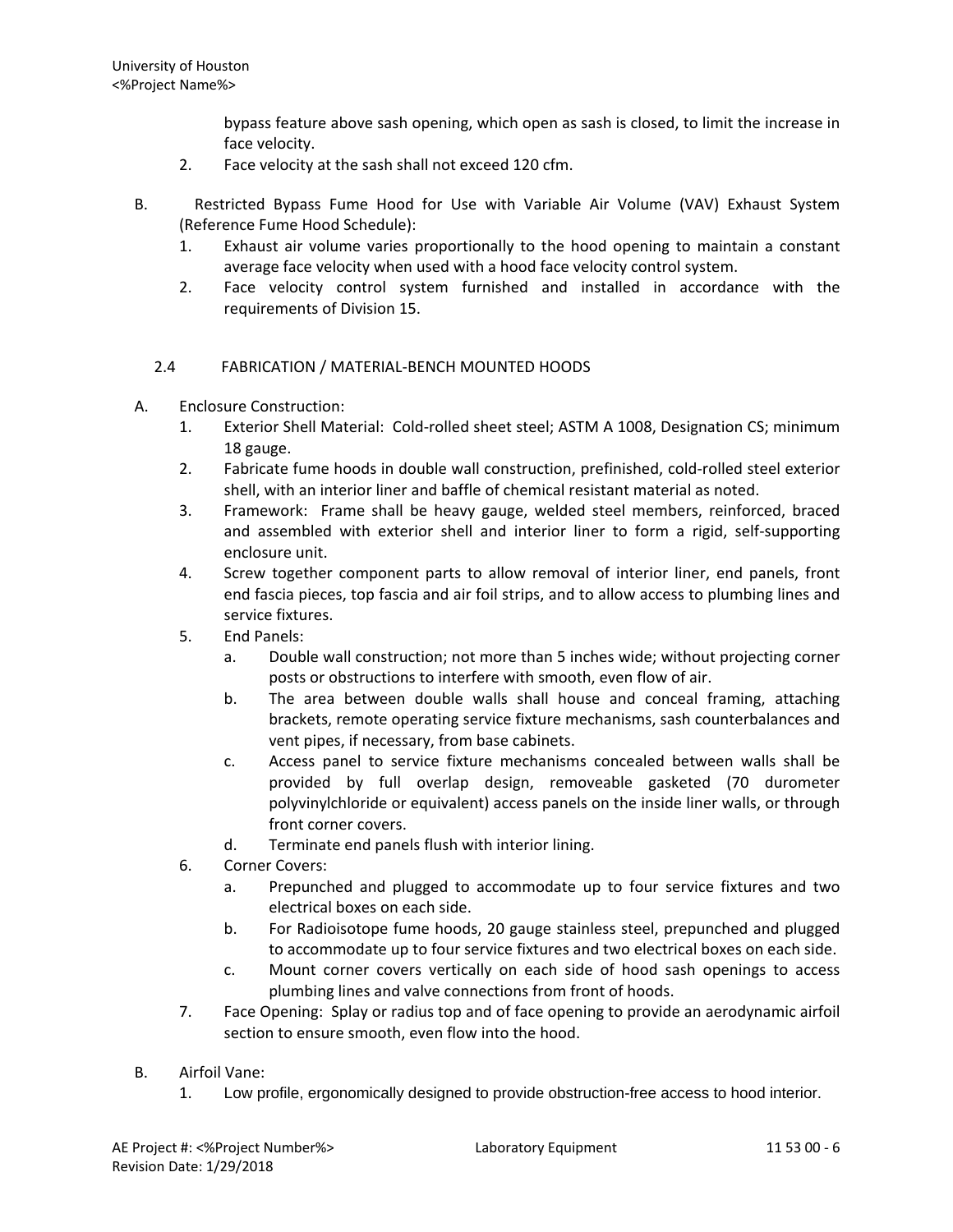- 2. Mounted flush to top front edge of work surface.
- 3. Airfoil design shall assure a flow of air rearward along work surface at all hood operating face velocities.
- 4. On all bench mounted and distillation hoods, provide a removable airfoil vane across bottom of face opening. Profile of airfoil shall match profile of side sections.
- 5. Mount airfoil with minimum 3/4 inch air space between the foil and top front edge of the work surface to direct positive flow of air across the work surface and to prevent backflow. Extend airfoil under sash line so that sash closes on top of foil.
- 6. Allow for power cord/tube pass-through near each side post.
- 7. Material and finish: 14 gauge stainless steel; No. 4 satin finish.
- C. Plenum Chamber:
	- 1. Provide plenum with adequate volume for hood dimensions, extending full width of hood to equalize incoming air flow.
- D. Bypass Grilles:
	- 1. Provide bypass grilles to conceal plenum.
	- 2. Bypass grilles shall be low resistance type, directionally louvered upward, or can function from above with non-directional grill in the Ceiling closure panel.
- E. Interior Liners Material:
	- 1. Polyresin for General Purpose Fume Hoods:
		- a. Material: Chemical and abrasion resistant, 1/4 inch thick, fiber reinforced thermoset composite material, defined as any of the following:
			- 1) White modified epoxy resin with fiberglass reinforced sheet.<br>2) White polvester with fiberglass reinforced sheet.
			- White polyester with fiberglass reinforced sheet.
			- 3) White press-molded, heat-converted catalyzed glass polyester sheet.
		- b. Fabrication: Chemically welded seams.
	- 2. Stainless Steel for Radioisotope Hoods:
		- a. Material for liner, baffle, top panel, and duct collar: Stainless steel, No. 4 satin finish.
			- 1) Radioisotope hoods: ASTM A 666 Type 304.
			- 2) Back and end liner panels: 14 gauge.
			- 3) Baffle and top liner panels: 16 gauge.
		- b. Fabrication:
			- 1) Fully welded seams with stainless steel fillers, ground smooth, and blended to specified finish.
			- 2) Grind exposed edges smooth and slightly rounded, without sharp edges. Integral bottom and trough.
			- 3) Inside back and end panels: One-piece, wrap-around construction, welded to the work top forming smooth 1/2 inch radius corners. Do not provide access openings at end panels.
			- 4) Top liner: Spot weld to back and end panels.
			- 5) Front fascia panel: Punch to accept front loaded service fittings if required.
			- 6) Interior corners: 1/2 inch radius, welded, seamless appearance.
			- 7) Reinforcing: Provide angles and plug hats; weld stainless steel hood liner to for a self-supporting assembly.
		- c. Fasteners: Stainless steel screws.
- F. Baffles:
	- 1. Same material as hood liner.
	- 2. Multiple sections with continuous horizontal slot at the worksurface.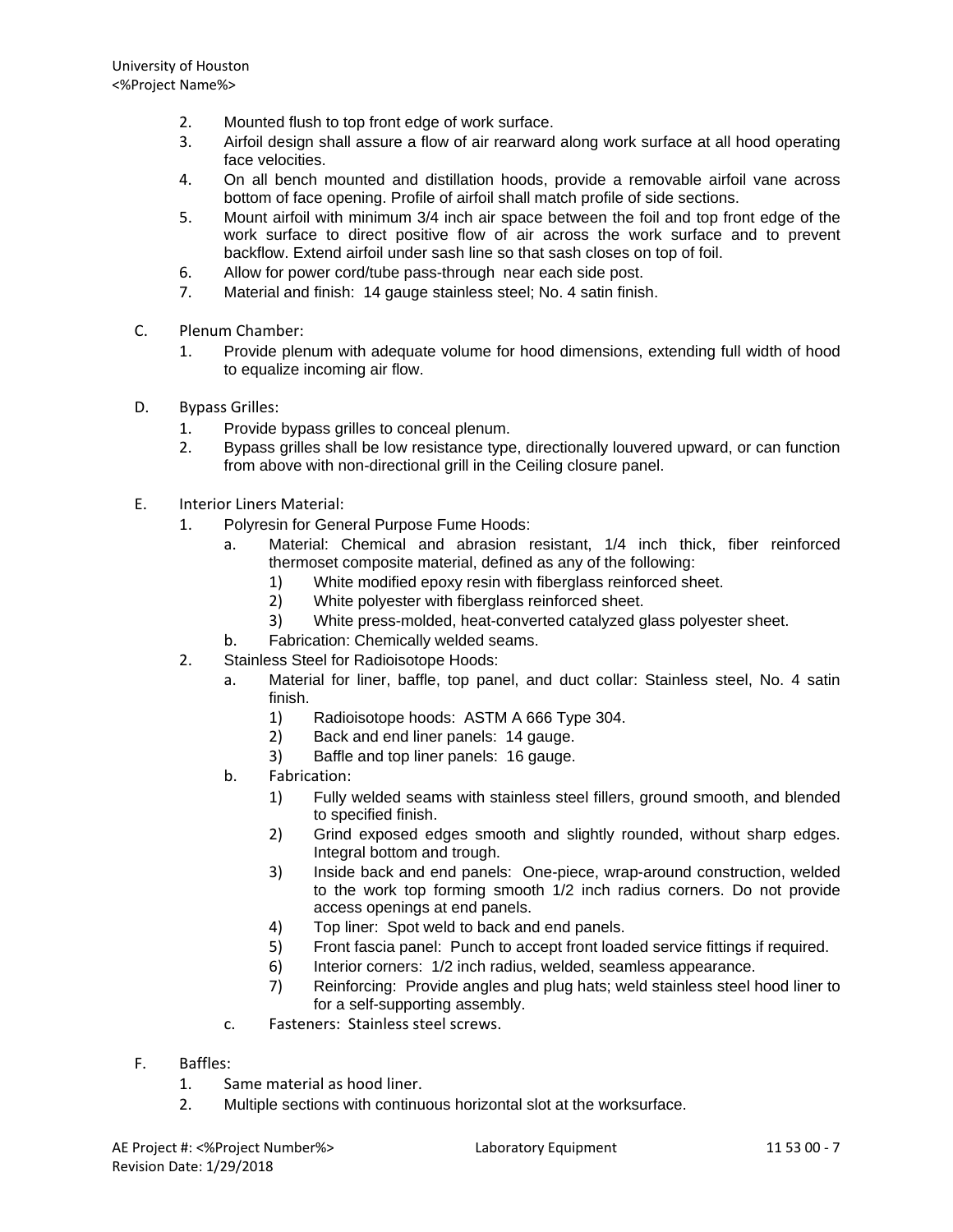- 3. Baffle position shall be factory-set for optimal airflow characteristic. Field adjustment shall not be required.
- 4. Each baffle panel shall be easily removable from the interior, without requiring liner disassembly.
- 5. Configuration: Full width, with adjustable openings at top and bottom to allow adjusted flow of air through hood to compensate for type of gas, apparatus, or heat source used. Baffles shall be removable for cleaning.
- 6. Adjustment:
	- a. Stop: Provide stop at baffle openings to provide a minimum opening of 1 inch.
	- b. Flow restriction limits: The baffle design shall be such that it is impossible, by adjustment, to restrict the volume of air exhausted through the fume hood by more than 20 percent.
	- c. Adjustment: Control airflow at top or bottom form a single point, with acid resistant plastic or stainless steel knobs mounted on within end panel enclosure and near front of fume hood.
	- d. Baffle designs that require insertion of the operator's head or shoulders for adjustment are not acceptable.
- 7. Accessories:
	- a. Fasteners:
		- 1) Enclosure panel assembly: Stainless steel truss head screws or rivets; not countersunk type.
		- 2) Hood baffle to cleats: Stainless steel screws.
		- b. Removable plug buttons for holes not used for fixtures.
- G. Sash:
	- 1. Vertical Rising Sash (Reference Fume Hood Schedule):
		- a. Vertical rising 1/4 inch thick laminated safety float glass sash, epoxy-coated steel sash track, single counterbalance weight.
	- 2. Combination Sash (Reference Fume Hood Schedule):
		- a. Four horizontal sliding frameless sash panels.
		- b. Reduced frame profile vertical rising sash.
		- c. Sash counter balance system.
		- d. Incorporate mechanism for latching sash in the full-open position for hood set-up.
		- e. Equipped with full-width aerodynamically designed handle and sash frame.
		- f. Designed to provide clear view of hood interior.
	- 3. Glazing:
		- a. Glass: Safety glass composed of two sheets of double-strength "B" quality, clear sheet glass permanently laminated with a sheet of clear plasticized polyvinyl butyral.
			- 1) Laminated with 0.015 inch thick clear, plasticized, polyvinyl butyral interlayer; comply with ASTM C 1172.
			- 2) Comply with ASTM C 1048, Condition A uncoated, Type 1, transparent, clear, flat, Class 1, q5 Glazing B Quality.
			- 3) Comply with ANSI Z97.1.
	- 4. Sash Tops:
		- a. Factory installed, cam style permanent sash stops.
		- b. Location: 18 inch above the fume hood work surface.
	- 5. Blank off panel: On bypass to reduce effective opening.
	- 6. Signage: Provide label on fume hood at this point and a sign to read. "Operating conditions 100 fpm - do not work in hood with sash bottom above this mark."
	- 7. Alarm console: The alarm console shall produce an alarm signal if sash stops are overridden.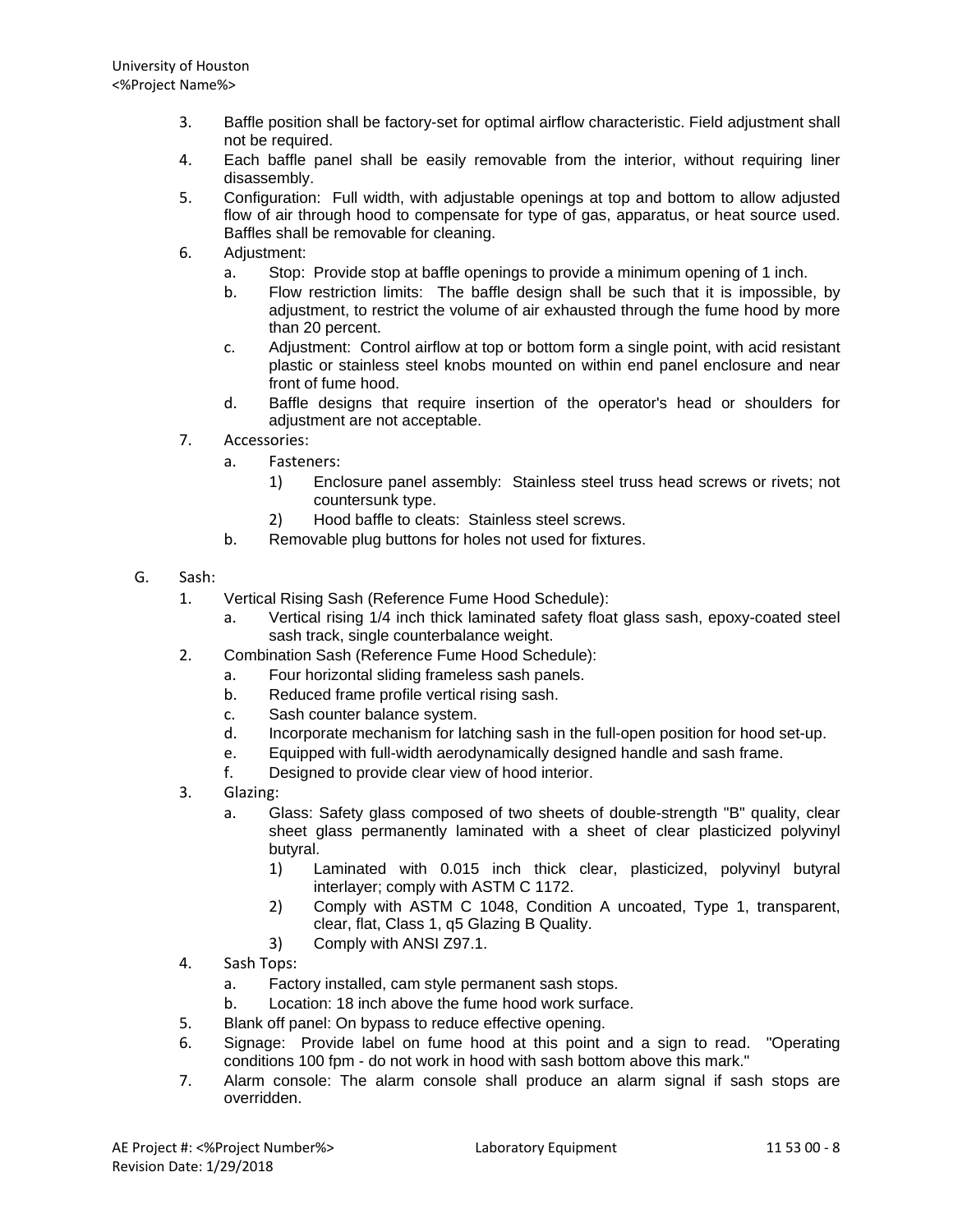- H. Exhaust:
	- 1. Entry Cones and Exhaust Connection: Hood manufacturer shall supply and install an acoustical duct transition from hood exhaust collar to the size required for building exhaust duct. Verify diameter dimension of exhaust duct size and location with mechanical drawings.
	- 2. Transition to be equivalent material and finish to building exhaust duct and to conform to industrial ventilation standards. On fume hoods where two exhaust points exist, provide transition as required to accept two exhaust points to mate, as described above, with mechanical system.
	- 3. Exhaust Connection Rings for Radioisotope Hoods: ASTM 666 Type 304 stainless steel.
- I. Utility Service Fittings and Fixtures:
	- 1. Reference Fume Hood Schedule and typical fume hood elevations for model and location of Utility service fittings and fixtures.
	- 2. Orient valves to be readily accessible without exposing operator's breathing zone to fume hood interior.
	- 3. Factory installed for services as indicated on Fume Hood Schedule.
	- 4. Operation: Remote control.
	- 5. Finish : color coded epoxy. See '12350 Laboratory Casework, Laboratory Service Fittings, Indexes Color and Identification Code' for index colors.
	- 6. Fixtures Location: Plumbing service fixtures shall be located maximum 12 inch from the inside of the sash and shall be on a common vertical centerline.
	- 7. Hose Connectors: Injection molded PVDF Kynar®.
	- 8. Hose Connectors for Radioisotope Fume Hoods: Chrome-plated brass.
	- 9. Hood Service Fittings: 1/4 inch copper tubing, forged brass valves and seats, TFE-coated silicone bronze stem, TFE packing, and injection-molded PVDF 10-serration hose connectors.
		- a. Fixture Handles: Anti-snag, round plastic without projections; color-code and label for designated service.
	- 10. Valves: CSA International labeled with brass-lined copper service lines.
- J. Lights:
	- 1. Type: Two-tube, rapid-start fluorescent light fixture of longest practicable length.
	- 2. Ballast: Electronic ballast and be suitable for T-8 lamps.
	- 3. Shield: 1/4 inch thick safety glass or 1/8 inch thick tempered glass panel, sealed air tight into hood body with chemical resistant rubber channels.
	- 4. Lamps: Furnished in accordance with requirements of Division 16.
	- 5. Include light switch, controls interface, and all internal wiring to circuit junction boxes located in upper right and/or left front of plenum area.
	- 6. Toggle Switch: Refer to Division 16 for switch installation requirements. Location shall be on top left sash post.
	- 7. Set units so that fluorescent tubes are replaceable from outside hood.
	- 8. Provide only fixtures that carry UL label.
	- 9. Average interior illumination levels of the work area: 80-foot candles minimum.
- K. Electrical Services:
	- 1. Electrical Outlets: Prewire fume hoods for a single point connection. Receptacles to be GFIC type.
	- 2. Closure Strips: Metal to match adjoining surfaces. Provide to close openings between fume hood base cabinet and super-structure and adjacent building wall.
	- 3. Holes: Provide holes for passage of piping, conduit, fixtures, and fittings furnished elsewhere.
	- 4. Fasteners: Stainless steel where exposed to fumes in hood.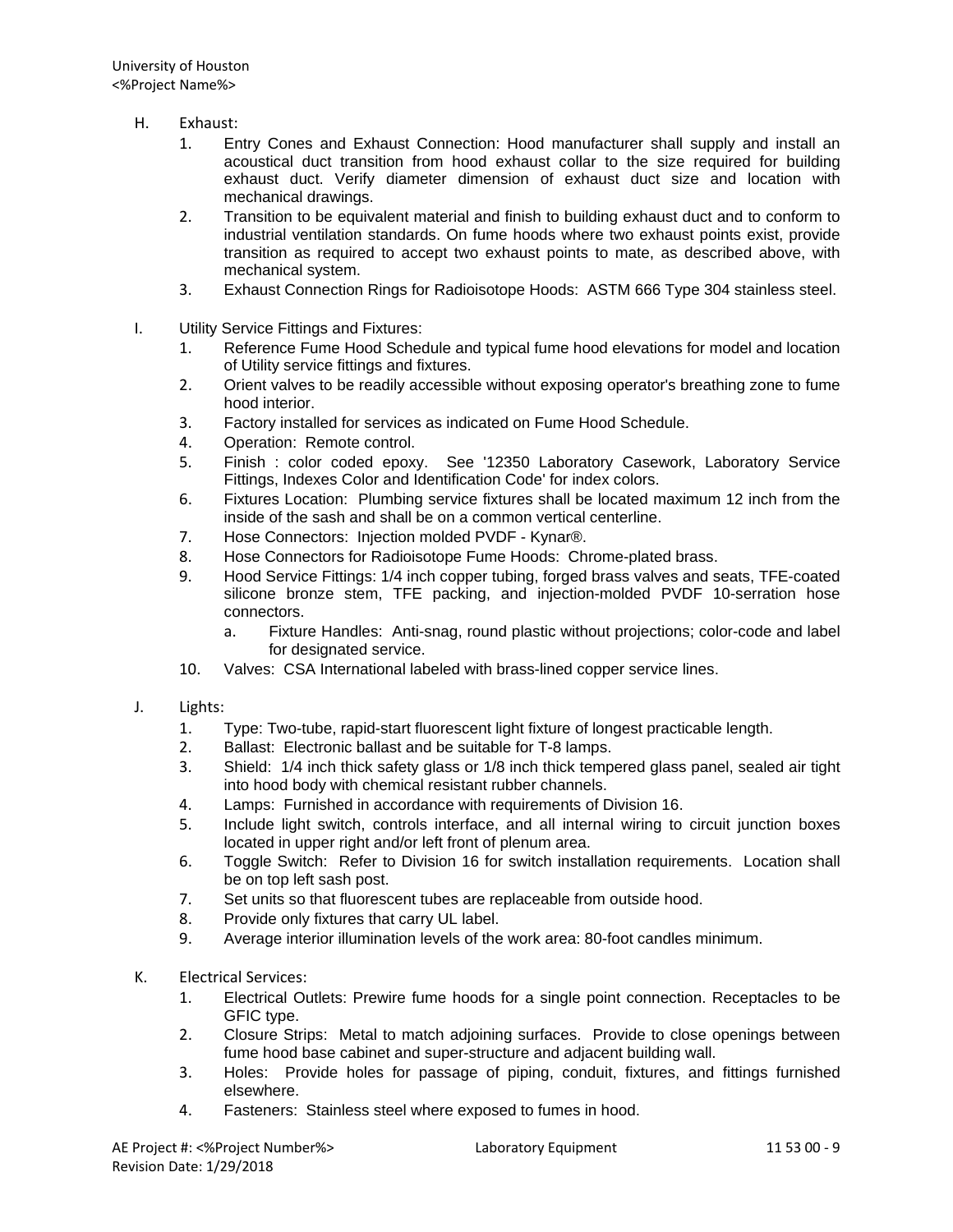- 5. Signs:
	- a. Type: Corrosion resistant plate.
	- b. Location: Fume hood exterior.
	- c. Content: Condensed information covering recommended locations for apparatus and accessories, baffle settings, and use of sash.
- 6. Lattice Rod Assembly: Solid 1/2 inch aluminum rod lattice and hardware to support interior hood apparatus where indicated on drawings, reference Fume Hood Schedule.
- 7.

# 2.5 GENERAL FINISH REQUIREMENTS

- A. Protect mechanical finishes on exposed surfaces from damage by applying a strippable, temporary protective covering before shipping.
- B. Exterior Sheet Steel Surfaces: Properly prepared and coated, electrostatically applied.
	- 1. Hood Exterior: Epoxy coating, dry powder.
	- 2. Hood Front Panel: Same color and finish with hood exterior shell.
	- 3. Color: Architect to select from manufacturers standard colors.
- C. Stainless Steel: Finishes as specified.
- D. Chemical and Physical Resistance of Finishes: Test finishes for resistance to chemical reagents in accordance with SEFA 8, and meets Level 1 rating - slight change in color or gloss, and with no loss of adhesion and no loss of film protection.
	- 1. Finishes to meet testing requirements:
		- a. Exterior fume hood finish.
		- b. Liners.
		- c. Work surfaces.
	- 2. Moisture Resistance: No visible effect when finish surface exposed to the following:
		- a. Tested in accordance with SEFA 8.
		- b. Constant Moisture using a 2 inch x 3 inch x 1 inch cellulose sponge, soaked with water, in contact with surface for 100 hours.
	- 3. Cold Crack: No effect when subjected to 10 cycles of temperature change from 20 degrees F for 60 minutes to 125 degrees F for 60 minutes.
	- 4. Adhesion and Flexibility:
		- a. Adhesion: Tested in accordance with SEFA 8; ninety or more squares of the test sample shall remain coated after the scratch adhesion test.
		- b. Flexibility: No peeling or cracking or exposure of metal when metal is bent 180 degrees over a 1/2 inch diameter mandrel.
	- 5. Hardness: Tested in accordance with SEFA 8 for surface hardness equivalent to 4H or 5H pencil.
	- 6. Abrasion resistance: Maximum weight loss of 5.5 mg. per 100 cycle when tested on a Taber Abrasion Tester #E40101 with 1000 gm wheel pressure and Calibrate #CS10 wheel.
	- 7. Humidity resistance: Withstand 1000 hour exposure in saturated humidity at 100 degrees F.
	- 8. Salt spray: Withstand minimum 200 hour salt spray test.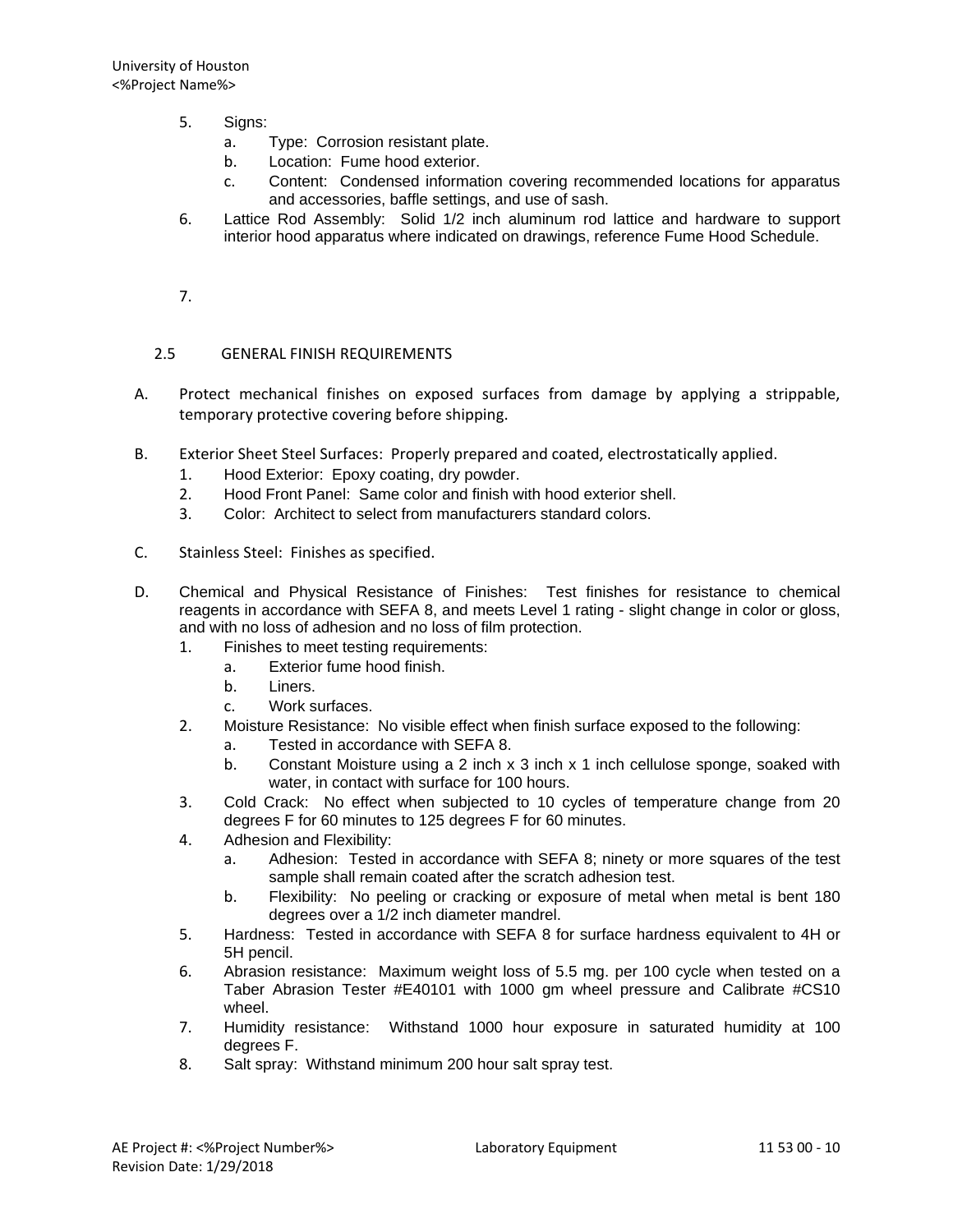- 2.6 WORK SURFACE
- A. Cast Epoxy Resin Work Surface:
	- 1. Material: Cast epoxy resin.
	- 2. Thickness: 1 inch.
	- 3. Color: Black
	- 4. Fabrication:
		- a. 3/8 inch deep dish rim to contain spills.
		- b. Front edge: 6 inch wide by 1/2 inch thick raised edge.
		- c. Edge at sides and rear: 1/2 inch wide by 1/2 inch thick raised edge.
		- d. Edge attachment: Bond to working surface to make a watertight retaining pan.
		- e. Provide penetrations in raised edge of fume hood to accept 2" o.d.owner-furnished and installed vacuum line from vacuum pump base cabinets beneath fume hoods.
		- f. Provide penetrations in raised edge of fume hood to accept exhaust from vacuum pump fume hood base cabinets and acid storage fume hood base cabinets beneath fume hoods. Coordinate with Fume Hood Base Cabinets, 12350 Laboratory Casework.
	- 5. Polyresin Cupsink:
		- a. Size: 7 1/2 inch by 4 1/2 inch.
		- b. Mount flush with recessed top of work surface.
		- c. Coordinate cupsink location so that gooseneck faucet empties directly into cupsink drain.
- B. Stainless Steel Work Surface:
	- 1. Material: 14 gauge stainless steel; No. 4 satin finish.
		- Radioisotope hoods: ASTM A 666 Type 304.
	- 2. Cup sink: ASTM A 666 Type 304 stainless steel; 5 inch diameter with 1-1/2 inch drain.
	- 3. Mount flush with top of recessed work surface.
	- 4. Coordinate cupsink location so that gooseneck faucet empties directly into cupsink drain.
	- 5. Load bearing capacity: Reinforce work surface to support the following loads:
		- a. Uniform loading: Minimum 200 lb.
			- b. Maximum loading: 1000 lb per fume hood or base cabinet section.
	- 6. Fabrication:
		- a. Radioisotope fume hoods: 1/4 inch deep by 6 inch wide safety ledge across the front edge; dished to contain spillage; watertight.
		- b. Fully welded seams with stainless steel fillers, ground smooth, and blended to specified finish.
		- c. Edge fabrication: Extend top down to 1 inch thick exposed edge. unless noted otherwise, and 1 inch return flange under frame.
		- d. Work surface and back and end liner panels shall be one piece without seams or joints.
		- e. Provide a raised marine edge around perimeter of work surface containing sinks. Pitch top surface two-ways to bowl to provide adequate drainage without channeling or grooving.
		- f. Where stainless steel sinks occur in stainless steel tops, factory assemble sinks and tops into one integral unit with welds ground and polished. Reinforce work surface at sinks and other penetrations.
		- g. Seams and joints: Fully welded with stainless steel fillers; grind smooth; and blend to specified finish.
		- h. Reinforcing: Carbon steel channels welded to the underside of the work surface to prevent twisting, oil canning, and buckling.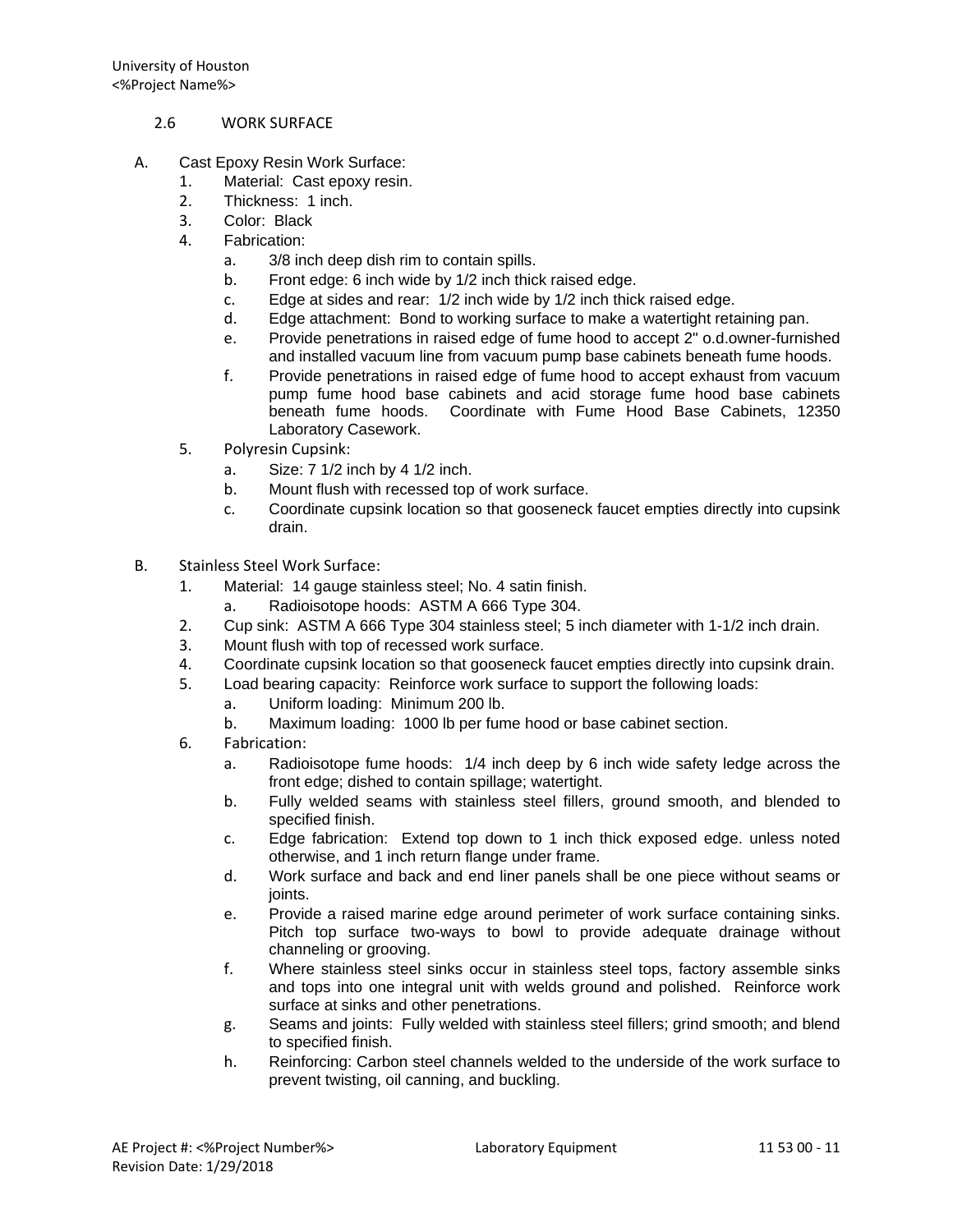i. Provide one coat of heavy build mastic sound deadening material on underside of the work surface. Do not apply to exposed surfaces.

# 2.7 FUME HOOD BASE CABINETS

## A. Material

- 1. Sheet Steel:
	- a. Mild, cold rolled and leveled unfinished steel.
	- b. Minimum gauges:
		- 1) 20 gauge: Interior door fronts, filler panels, shelves.
		- 2) 18 gauge: Case tops, ends, bottoms, bases, backs, vertical posts, and uprights.
		- 3) 16 gauge: Top front rails, top rear gussets, intermediate horizontal rails.
		- 4) 14 gauge: Door and case hinge reinforcements and front corner reinforcements.
- 2. Sound Deadening Material: Inorganic, for sandwich panel fabrication.
- B. Design: Flush Front.
- C. Color and Finish: Match fume hood.
- D. Acid Storage Cabinets:
	- 1. One piece corrosion resistant interior liner, including the backside of doors and shelf surfaces.
	- 2. One-piece corrosion resistant insert tray with 2 inch lip for containment of spills at bottom of cabinet.
	- 3. One shelf with 1 inch lip, adjustable on 1 inch increments.
	- 4. Vented with a minimum 1-1/2 inch I.D. corrosion resistant vent pipe at rear of cabinet terminating inside of fume hood 2 inch above the working surface.
	- 5. Vent pipe shall be close to rear of hood as possible. Seal opening between working surface and pipe with chemical resistant material.
	- 6. Exhaust ports shall have fire screens.
	- 7. Non-metal door catch or strike plate.
	- 8. Front of cabinet labeled with minimum 1 inch high, 1/4 inch stroke red letters: "ACID".
- E. Flammable Liquids Storage Cabinets:
	- 1. Identified for flammable and combustible liquids shall be constructed in compliance with UL, OSHA, NFPA Standard No. 30, and UFC Article 79.
	- 2. Self closing and self latching doors synchronized so that both doors will always fully close.
	- 3. Bottom of the cabinet liquid tight to a height of 2 inches.
	- 4. Cabinet shall not have vent outlet.
	- 5. Front of cabinet labeled with minimum 1 inch high, 1/4 inch stroke red letters: "FLAMMABLE - KEEP FIRE AWAY".
- F. Vacuum Pump Cabinets:
	- 1. Provide louvered door for exhaust airflow.
	- 2. Vented with a minimum 1-1/2 inch I.D. corrosion resistant vent pipe at rear of cabinet terminating inside of fume hood 2 inch above the work surface.
	- 3. Provide 110V Duplex outlet in back of cabinet.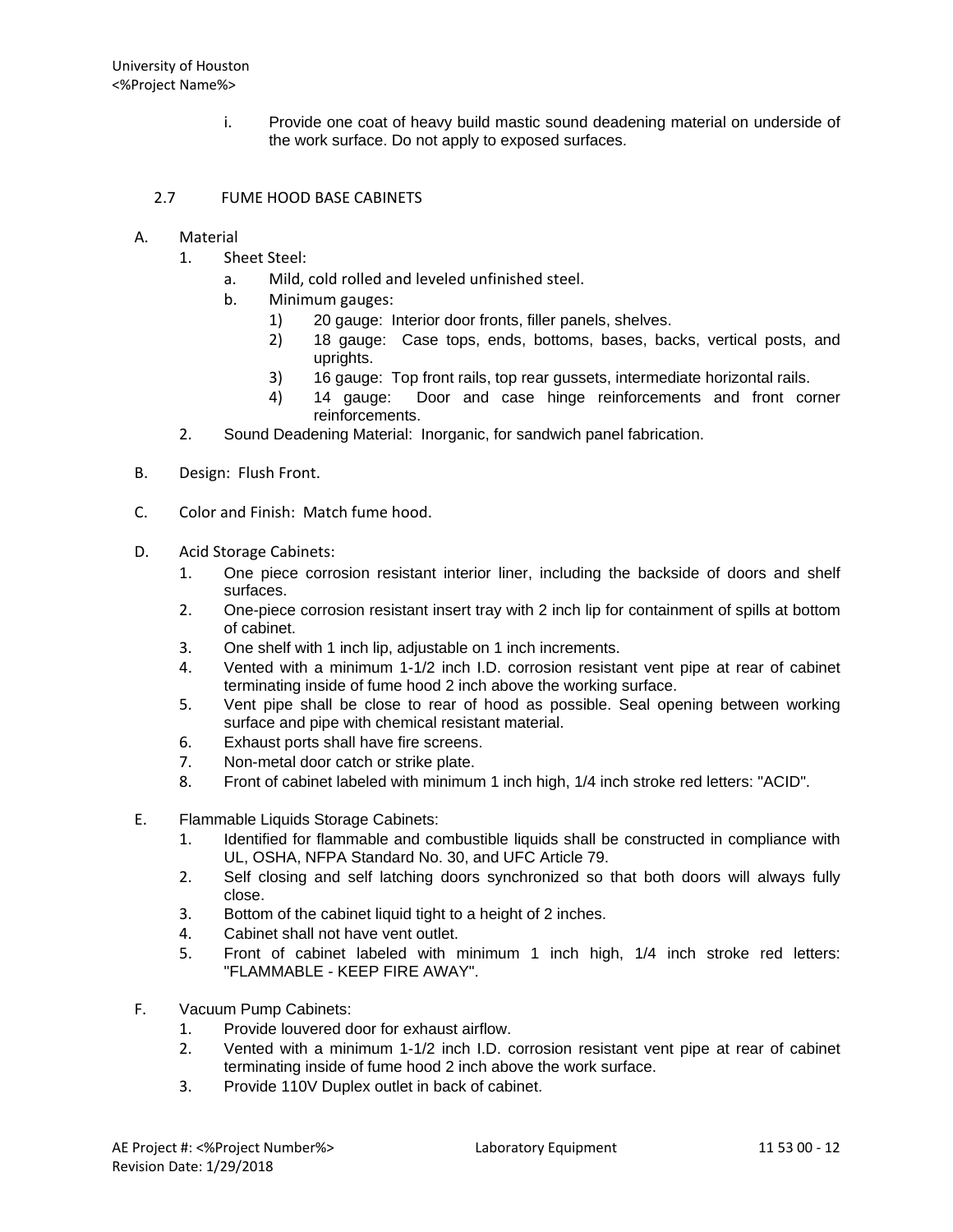- 4. Provide ON/OFF switch on face of fume hood base cabinet apron rail, powering 110V duplex in back of vacuum pump base cabinet.
- 5. Provide penetrate in top of base cabinet to accept 2" o.d.owner-furnished and installed vacuum line from vacuum pump base cabinets beneath fume hoods.
- 6. Attach toe kick to door. Provide base cabinet without bottom vacuum pump to rest on finished floor.
- 7. Provide 110V Duplex outlet on face of fume hood base cabinet apron rail where noted on Fume Hood Schedule.

# 2.8 FACE VELOCITY MONITOR FOR CONSTANT VOLUME FUME HOODS

- A. Operation, Face Velocity Monitor:
	- 1. Face velocity monitor furnished and installed in accordance with the requirements of Division 15.
	- 2. Power requirements: 120 volt AC; prewired to the fume hood.
	- 3. Coordinate cutout in fume hood fascia panel with manufacturer of face velocity monitor.
- B. Components, Face Velocity Monitor
	- 1. Alarms:
		- a. Digital Display: Liquid crystal display indicating current status.
		- b. Audible Alarm Indicator: Minimum intensity of 80 decibels at 4 inch.
		- c. Visual Alarm Indicator: Green LED light for normal condition, Red LED warning light for low flow and high flow.
		- d. Audible alarm and red warning light shall operate simultaneously to indicate an unsafe operating condition.
- C. System Adjustment: Calibrate and adjust the Face Velocity Monitor after the building air handling system has been balanced.
- D. Console Mounting: Mount the Face Velocity Monitor on the front of the fume hood as shown on drawings , facing front of hood.
- E. Notification Plate: Mount plate on the front of the fume hood housing, adjacent to Face Velocity Monitor. Notification shall read as follows:
	- 1. Alarm will activate when unsafe exhaust condition exists. Red lamp and audible alarm will activate. SHUT DOWN EXPERIMENT AS RAPIDLY AS POSSIBLE. Close sash. Report condition to Safety Office personnel.
- F. Signage:
	- 1. Lettering: Manufacturer's standard lettering, background colors, and mounting.
	- 2. Signage Messages: In accordance with requirements of NFPA 45.
	- 2.9 FACE VELOCITY CONTROL SYSTEM USER INTERFACE FOR VARIABLE AIR VOLUME FUME HOODS
- A. Operation, Face Velocity Control System User Interface:
	- 1. Face velocity control system and face velocity control system user interface furnished and installed in accordance with the requirements of Division 15.
	- 2. Coordinate cutout in fume hood fascia panel with manufacturer of face velocity control system user interface.
	- 3. Measure and record fume face velocity.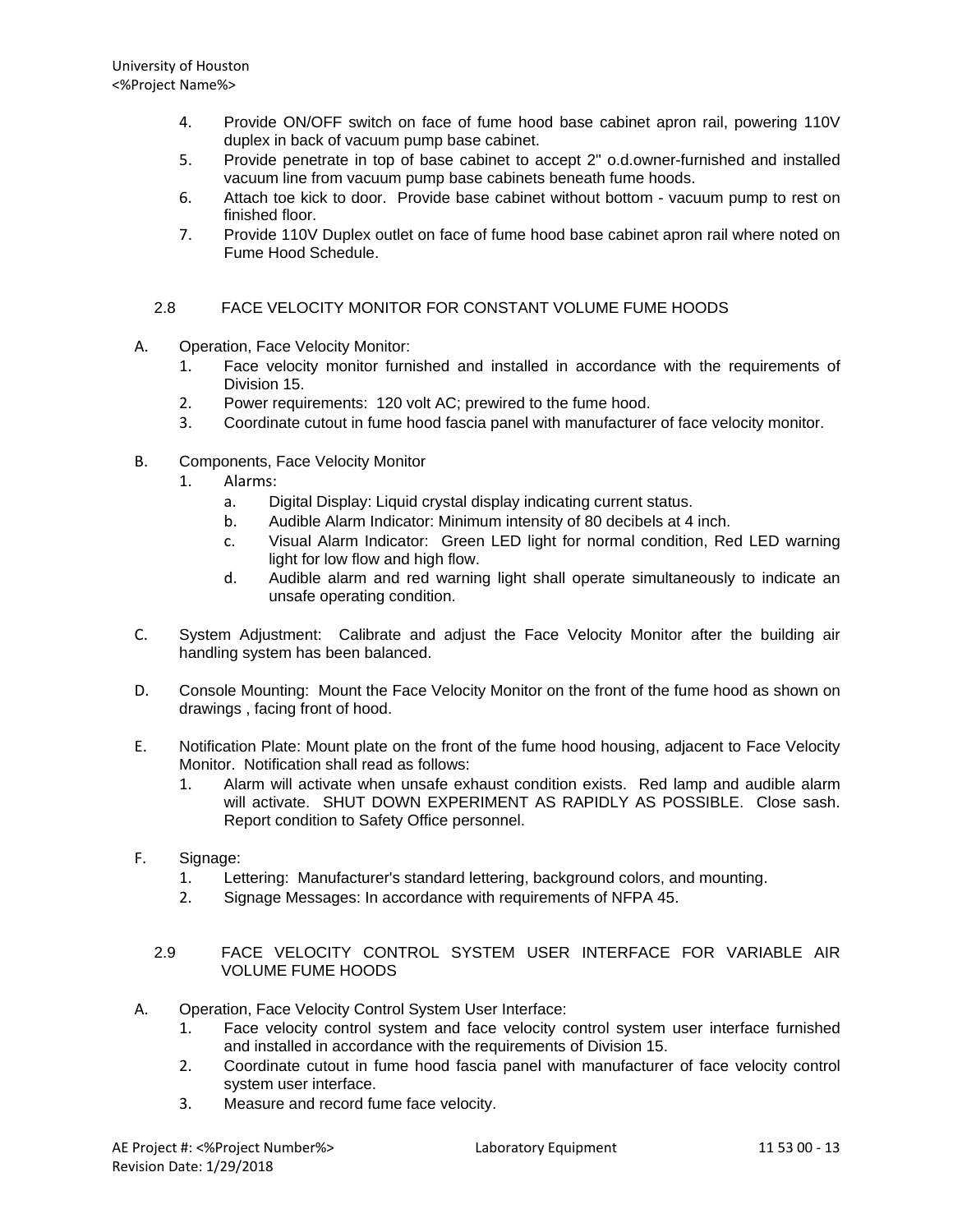- 4. Signals unsafe operating conditions whenever fume hood exhaust volumes fall below 80% of that specified for the fume hood or as indicated. Set to activate alarm whenever face velocity deviates from the following:
	- a. Sash in position for operating condition: Less than 80 ft/min; greater than 120 ft/min.
- 5. Remote alarm relay output capability.
- 6. Alarm delay capability.
- 7. Power requirements: 120 volt AC; prewired to the fume hood.
- B. Components, Face Velocity Control System User Interface:
	- 1. Alarms:
		- a. Digital Display: Liquid crystal display indicating current status.
		- b. Audible Alarm Indicator: Minimum intensity of 80 decibels at 4 inch.
		- c. Visual Alarm Indicator: Green LED light for normal condition, Red LED warning light for low flow and high flow.
		- d. Audible alarm and red warning light shall operate simultaneously to indicate an unsafe operating condition.
	- 2. Silencer switch: When the silencer switch is activated, the red warning light shall remain "ON" until the unsafe condition is corrected and the alarm unit is manually reset.
- C. System Adjustment: Calibrate and adjust the Face Velocity Control System User Interface after the building air handling system has been balanced.
- D. Console Mounting: Mount the Face Velocity Control System User Interface on the front of the fume hood as shown on drawings, facing front of hood.
- E. Notification Plate: Mount plate on the front of the fume hood housing, adjacent to Face Velocity Control System User Interface. Notification shall read as follows:
	- 1. Alarm will activate when unsafe exhaust condition exists. Red lamp and audible alarm will activate. SHUT DOWN EXPERIMENT AS RAPIDLY AS POSSIBLE. Close sash. Report condition to Safety Office personnel.
- F. Signage:
	- 1. Lettering: Manufacturer's standard lettering, background colors, and mounting.
	- 2. Signage Messages: In accordance with requirements of NFPA 45.

### 2.10 ACCESSORIES

- A. Ceiling Enclosures: Provide ceiling enclosure with removable access panel located on the lower portion of the front panel.
	- 1. Color and finish to match fume hood structure.
	- 2. Ceiling enclosures shall extend to within 1 inch of acoustical lay-in ceiling. Field dimension before manufacture of ceiling enclosures.
- B. Distillation Rack:
	- 1. Provide lattice rod assemblies of solid 1/2 inch aluminum rod. Reference Fume Hood Schedule for locations.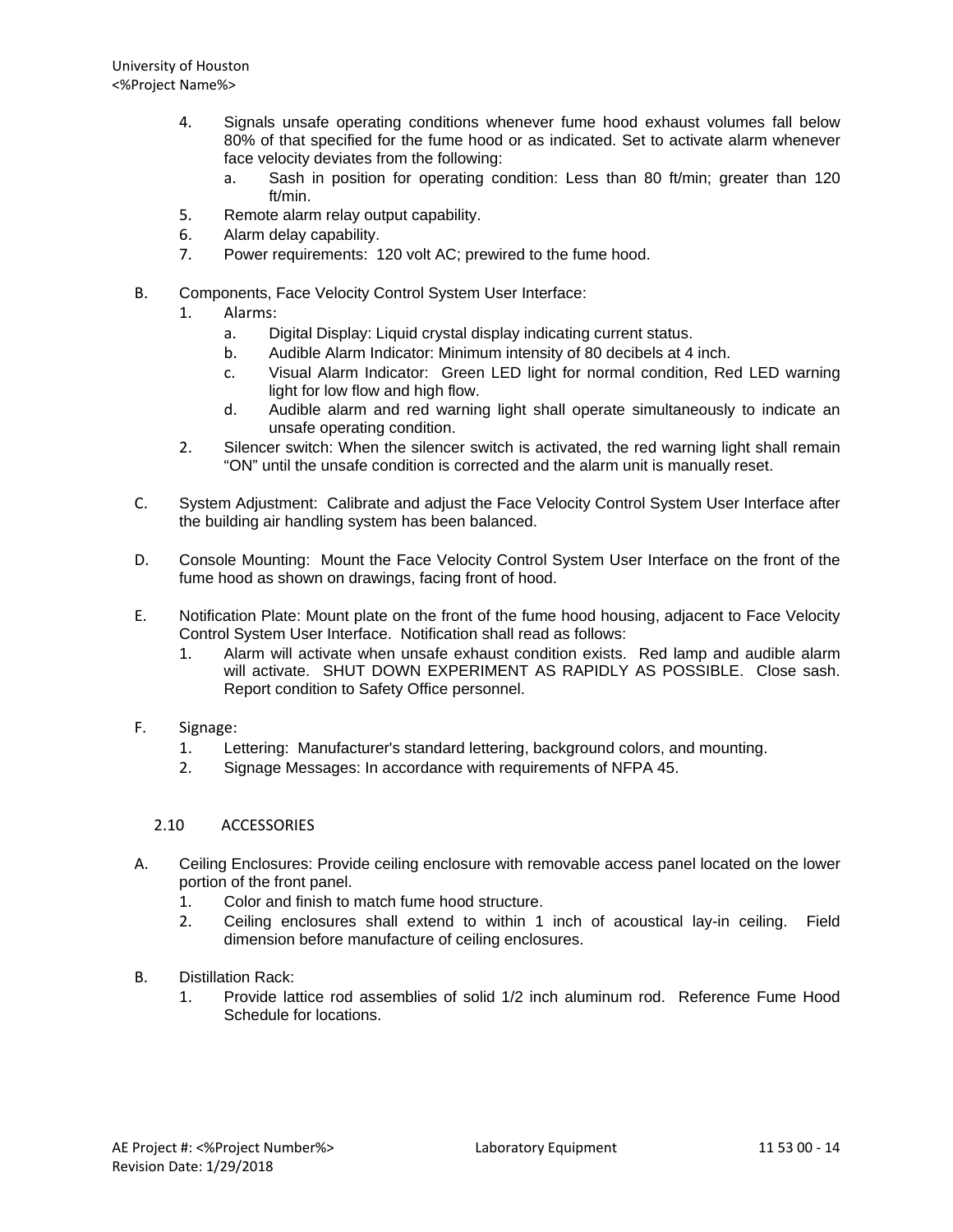- 2.11 SOURCE QUALITY CONTROL
- A. Test one fume hood of each type manufactured according approved shop drawing before shipment.
- B. Factory Testing Requirements:
	- 1. Test Room: Set up test hood in a test room of sufficient size with a minimum of 5 feet clear space in front of the hood and on both sides of the hood for viewing the test.
	- 2. ASHRAE 110- As Manufactured (AM) test shall includes.

C.

## 2.12 SOURCE QUALITY CONTROL

- A. Test one fume hood of each type manufactured according approved shop drawing before shipment.
- B. Factory Testing Requirements:
	- 1. Test Room: Set up test hood in a test room of sufficient size with a minimum of 5 feet clear space in front of the hood and on both sides of the hood for viewing the test.
	- 2. ASHRAE 110- As Manufactured (AM) test shall includes.
		- a. Exhaust Stability Test
		- b. Local Visualization Challenge (Low -Volume Smoke Test).
		- c. Large-Volume Visualization Challenge (High-Volume Smoke Test).
		- d. Face Velocity Testing:
			- 1) 100 ft/min; with deviation of plus or minus 20 ft/min
		- e. Tracer Gas Containment Testing:
			- 1) Test to a control level of AM 0.05 ppm or better.
- C. Static Pressure Loss for Bench Mounted Fume Hoods:
	- 1. Face velocity of 75 ft/min: Maximum 1.4 inch of water gauge.
	- 2. Face velocity of 100 ft/min: Maximum 1/2 inch of water gauge.
	- 3. Face velocity of 120 ft/min: Maximum 1/2 inch of water gauge.
	- 4. Constant volume fume hoods with bypass: Static pressure and exhaust volume shall be relatively constant regardless of sash position.
- D. Face Velocity at Sash Opened 6 inch: Maximum 3 times face velocity at sash fully opened.
- E. Provide documentation showing the test result. Report of tests previously performed on the same design are acceptable.

### PART 3 - EXECUTION

### 3.1 EXAMINATION

- A. Verify equipment rough-in before proceeding with work, including rough opening dimensions required for fume hood installation.
- B. Coordinate for proper installation of mechanical, plumbing and electrical services.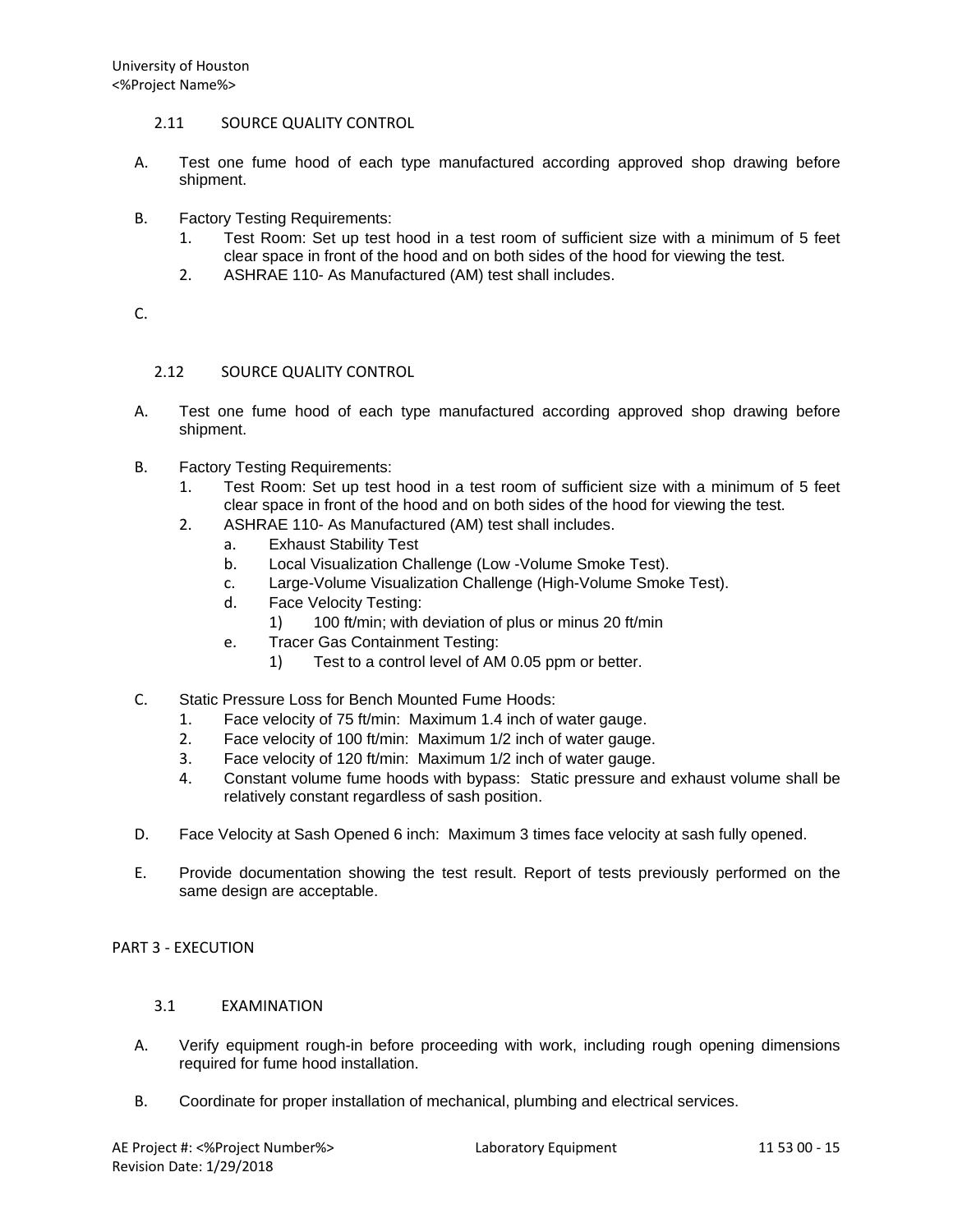### 3.2 PREPARATION

A. Repair, replace, and fix irregularities that will affect the quality of the execution of the work specified.

## 3.3 INSTALLATION

- A. Install fume hoods, plumb, level, rigid, securely anchored to building and adjacent furniture in locations indicated. .
- B. Provide filler panels between top of hood and ceiling.
- C. Securely attach access panels but provide for easy removal and secure re attachment.
- D. Do not install any damaged units.
- E. Affix one copy each of the following to an unobscured exterior side panel of each fume hood prior to Substantial Completion.
	- 1. "Prudent Practices in the Laboratory: Handling and Disposal of Chemicals," National Research Council, Washington, DC.; National Academy Press, 1995: www.nap.com.

# 3.4 INTERFACE WITH OTHER WORK

A. Coordinate with the schedule and other requirements of other work being performed in the area including, but not limited to, casework and work surface installation, mechanical and electrical connections to and in the fume hoods.

## 3.5 FIELD QUALITY CONTROL

- A. Fume Hood Performance Testing Requirements:
	- 1. Test fume hoods after installation of fume hoods is complete, and the building ventilation and control system has been balanced, and utilities and services connections have been made.
	- 2. Test fume hood in accordance with SEFA 1 recommendations.
	- 3. Use ANSI/ASHRAE 110-1995 Method of Testing Performance of Laboratory Fume Hoods to determine a benchmark performance.
- B. Testing Responsibilities:
	- 1. ASHRAE 110, As Installed (AI) test: By Fume hood Manufacturer.
		- a. Test all fume hood units installed in the Work of this Project.
		- b. (AI) Test methods includes:
			- 1) Face Velocity Measurements.
				- a) Face velocity grid test: 100 ft/min; with deviation of plus or minus 20 ft/min.
- C. Correcting Deficiencies and Retest: